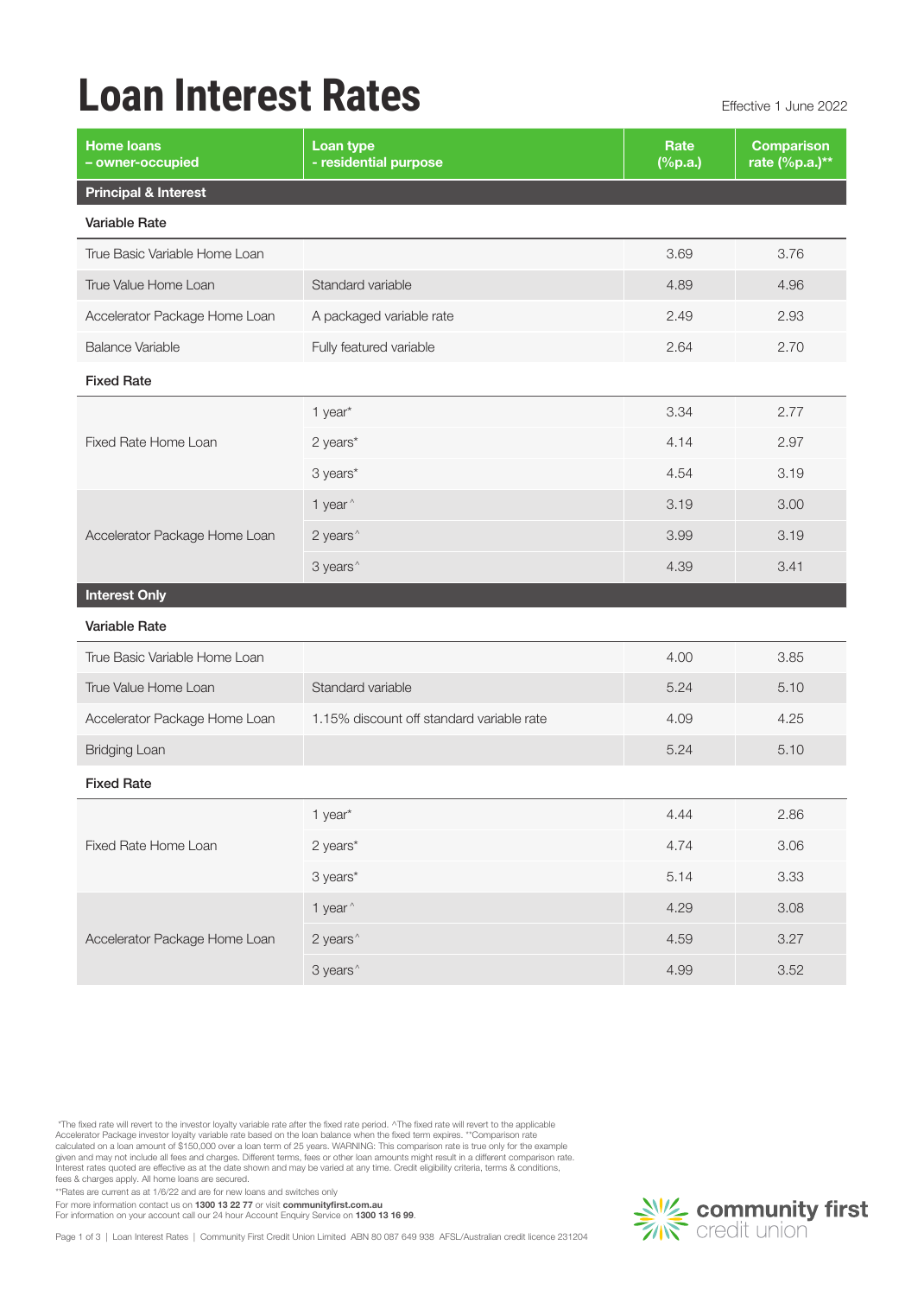## **Loan Interest Rates** Effective 1 June 2022

| <b>Home loans</b><br>- investment purpose | Loan type<br>- investment purpose         | Rate<br>$(\%p.a.)$ | <b>Comparison</b><br>rate (%p.a.)** |
|-------------------------------------------|-------------------------------------------|--------------------|-------------------------------------|
| <b>Principal &amp; Interest</b>           |                                           |                    |                                     |
| Variable Rate                             |                                           |                    |                                     |
| True Basic Variable Home Loan             |                                           | 3.95               | 4.02                                |
| True Value Home Loan                      | Standard variable                         | 5.19               | 5.19                                |
| Accelerator Package Home Loan             | Package variable rate                     | 2.69               | 3.13                                |
| <b>Balance Variable</b>                   | A fully featured variable                 | 2.84               | 2.90                                |
| <b>Fixed Rate</b>                         |                                           |                    |                                     |
|                                           | 1 year*                                   | 3.54               | 2.97                                |
| Fixed Rate Home Loan                      | 2 years*                                  | 4.34               | 3.17                                |
|                                           | 3 years*                                  | 4.74               | 3.40                                |
|                                           | 1 year ^                                  | 3.39               | 3.01                                |
| Accelerator Package Home Loan             | 2 years <sup>^</sup>                      | 4.19               | 3.23                                |
|                                           | 3 years <sup>^</sup>                      | 4.59               | 3.46                                |
| <b>Interest Only</b>                      |                                           |                    |                                     |
| <b>Variable Rate</b>                      |                                           |                    |                                     |
| True Basic Variable Home Loan             |                                           | 4.30               | 4.15                                |
| True Value Home Loan                      | Standard variable                         | 5.29               | 5.15                                |
| Accelerator Package Home Loan             | 1.15% discount off standard variable rate | 4.39               | 4.54                                |
| <b>Bridging Loan</b>                      |                                           | 5.24               | 5.10                                |
| <b>Fixed Rate</b>                         |                                           |                    |                                     |
|                                           | 1 year*                                   | 4.04               | 3.01                                |
| Fixed Rate Home Loan                      | 2 years*                                  | 4.54               | 3.20                                |
|                                           | 3 years*                                  | 5.04               | 3.46                                |
|                                           | 1 year <sup>^</sup>                       | 3.89               | $3.05$                              |
| Accelerator Package Home Loan             | 2 years <sup>^</sup>                      | 4.39               | 3.23                                |
|                                           | 3 years <sup>^</sup>                      | 4.89               | 3.50                                |
|                                           |                                           |                    |                                     |

 \*The fixed rate will revert to the investor loyalty variable rate after the fixed rate period. ^The fixed rate will revert to the applicable Accelerator Package investor loyalty variable rate based on the loan balance when the fixed term expires. \*\*Comparison rate<br>calculated on a loan amount of \$150,000 over a loan term of 25 years. WARNING: This comparison rat

\*\*Rates are current as at 1/6/22 and are for new loans and switches only

For more information contact us on 1300 13 22 77 or visit communityfirst.com.au

For information on your account call our 24 hour Account Enquiry Service on 1300 13 16 99.

Page 2 of 3 | Loan Interest Rates | Community First Credit Union Limited ABN 80 087 649 938 AFSL/Australian credit licence 231204